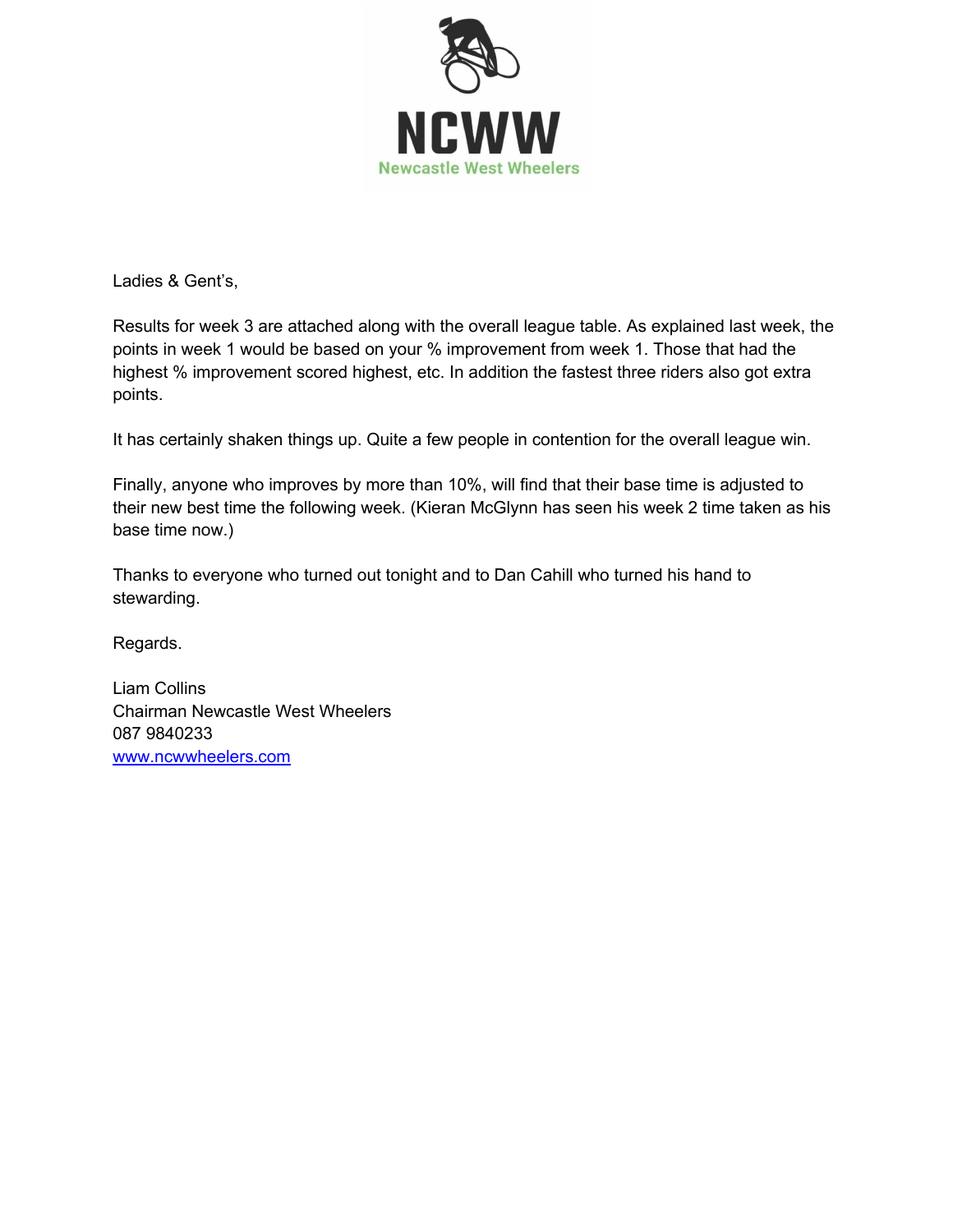

| <b>Week 3 - Times</b>   |                          |                                          |                                    |                   |  |  |  |
|-------------------------|--------------------------|------------------------------------------|------------------------------------|-------------------|--|--|--|
|                         |                          |                                          |                                    |                   |  |  |  |
| <b>Name</b>             | $\overline{\phantom{a}}$ | <b>Start</b><br>$\overline{\phantom{a}}$ | Finish<br>$\overline{\phantom{a}}$ | ÷Î<br><b>Time</b> |  |  |  |
| John Cahill             |                          | 7.00                                     | 36.29                              | 29.29             |  |  |  |
| <b>Barry Fitzgerald</b> |                          | 8.00                                     | 38.02                              | 30.02             |  |  |  |
| Emma Desmond            |                          | 5.00                                     | 36.50                              | 31.50             |  |  |  |
| Declan O Carroll        |                          | 6.00                                     | 38.04                              | 32.04             |  |  |  |
| Kieran McGlynn          |                          | 12.00                                    | 44.39                              | 32.39             |  |  |  |
| Shane Kelly             |                          | 11.00                                    | 43.51                              | 32.51             |  |  |  |
| <b>Tom Gentleman</b>    |                          | 13.00                                    | 45.54                              | 32.54             |  |  |  |
| Vinny O Leary           |                          | 10.00                                    | 43.00                              | 33.00             |  |  |  |
| Ciaran Cronin           |                          | 4.00                                     | 39.30                              | 35.30             |  |  |  |
| <b>Warren Tierney</b>   |                          | 9.00                                     | 46.13                              | 37.13             |  |  |  |
| <b>Bobby Wolfe</b>      |                          | 3.00                                     | 45.19                              | 42.19             |  |  |  |
| <b>Michael Shiels</b>   |                          | 2.00                                     | 47.43                              | 45.43             |  |  |  |
| <b>Brian Hennessy</b>   |                          | 1.00                                     | 50.13                              | 49.13             |  |  |  |

| <b>Week 3 - Points</b> |                                         |                        |                |                                          |                                                             |                                            |                                                            |  |  |
|------------------------|-----------------------------------------|------------------------|----------------|------------------------------------------|-------------------------------------------------------------|--------------------------------------------|------------------------------------------------------------|--|--|
| <b>Position</b>        | <b>Name</b><br>$\overline{\phantom{a}}$ | Week 1<br>Time         | Week 3<br>Time | $\frac{0}{0}$<br>Improveme <sup>-1</sup> | Points -<br><b>Most</b><br>Improve $\overline{\phantom{a}}$ | <b>Fastest</b><br><b>Rider</b><br>Point: - | Total<br><b>Points</b><br>Week<br>$\overline{\phantom{a}}$ |  |  |
|                        | 1 Michael Shiels                        | 48.20                  | 45.43          | 5.41%                                    | 30                                                          |                                            | 30                                                         |  |  |
|                        | 2 Shane Kelly                           | 33.48                  | 32.51          | 2.81%                                    | 29                                                          |                                            | 29                                                         |  |  |
|                        | 3 Brian Hennessy                        | 50.22                  | 49.13          | 2.28%                                    | 28                                                          |                                            | 28                                                         |  |  |
|                        | 4 Warren Tierney                        | 38.01                  | 37.13          | 2.10%                                    | 27                                                          |                                            | 27                                                         |  |  |
|                        | 5 John Cahill                           | 30.04                  | 29.29          | 1.94%                                    | 26                                                          | 3                                          | 29                                                         |  |  |
|                        | 6 Ciaran Cronin                         | 35.59                  | 35.30          | 1.34%                                    | 25                                                          |                                            | 25                                                         |  |  |
|                        | 7 Emma Desmond                          | 32.08                  | 31.50          | 0.93%                                    | 24                                                          |                                            | 25                                                         |  |  |
|                        | 8 Vinny O Leary                         | 33.08                  | 33.00          | 0.40%                                    | 23                                                          |                                            | 23                                                         |  |  |
|                        | 9 Declan O Carroll                      | 32.07                  | 32.04          | 0.16%                                    | 22                                                          |                                            | 22                                                         |  |  |
|                        | 10 Kieran McGlynn                       | 32.40                  | 32.39          | 0.05%                                    | 21                                                          |                                            | 21                                                         |  |  |
|                        | 11 Barry Fitzgerald                     | 30.00                  | 30.02          | $-0.11%$                                 | 20                                                          | $\overline{2}$                             | 22                                                         |  |  |
|                        | 12 Bobby Wolfe                          | 42.03                  | 42.19          | $-0.63%$                                 | 19                                                          |                                            | 19                                                         |  |  |
|                        | Tom Gentleman                           | $32.54 \, \text{ln/a}$ |                |                                          |                                                             |                                            | $\mathbf 0$                                                |  |  |